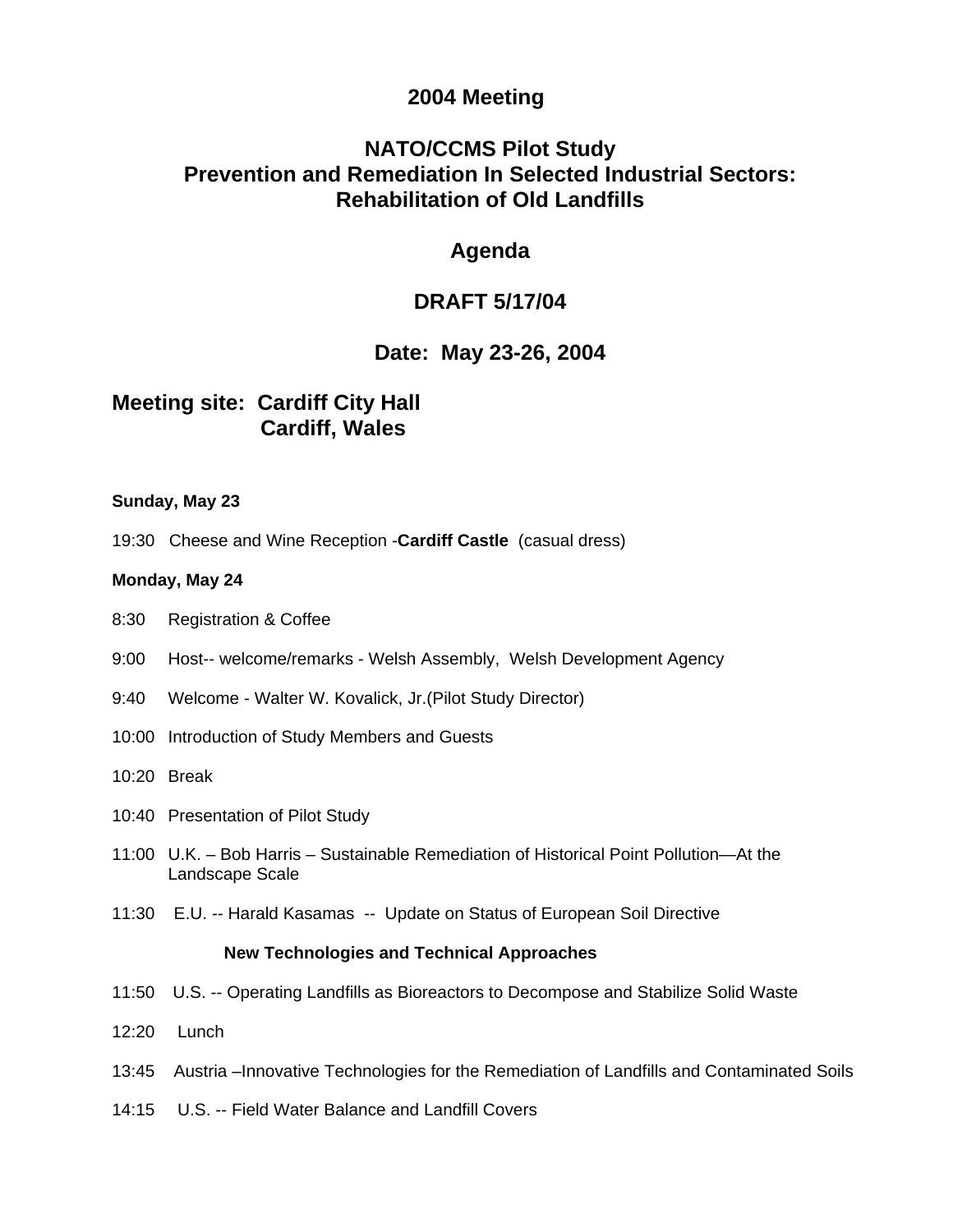#### **New Monitoring Approaches**

- 14:45 Italy Underground Monitoring System: A Tool for Dry Horizontal Directional Monitoring
- 15:15 U.S. -Monitoring of Landfills Using Open Path Technologies
- 15:45 Break
- 16:10 Tour de Table -- Italy
- 16:30 Tour de Table -- Lithuania
- 16:50 Russia -- Study of PCB-Contaminated Site and Evaluation of Rehabilitation Methodology
- 17:20 Canada -- Landfill Assessment, Remediation and Monitoring at Remote Artic and Northern Canadian Contaminated Sites
- 17:50 Adjourn

Dinner in Cardiff -- not provided

------------------------------------------------------

#### **Tuesday, May 25**

- 8:30 Registration & Coffee
- 9:00 **Country Representatives**: Preliminary Discussion of Industrial Sectors/Next Meeting

#### **Strategies for Completion and Aftercare**

- 9:40 Germany Strategies and Examples of Landfill Closure
- 10:10 Canada Strategies for Mitigation of Environmental Impacts from a Closed Municipal Landfill
- 10:40 Germany Closure and Aftercare Regime for Landfills below the Water Table
- 11:10 Break
- 11:30 Moldava Waste, Noxious Substances Management
- 12:00 U.K. Assessment and Remediation of the BP Llandarcy Refinery Landfill Site
- 12:30 Lunch
- 13:30 Canada Closure of the Britannia Sanitary Landfill Site Is It the End or Just the Beginning?

#### **Managing and Treating Leachate**

- 14:00 France Use of Constructed Wetlands in Treatment of Landfill Leachates
- 14:30 U.K. Landfill Leachate Treatments—State of the Art in the U.K.
- 15:00 Break